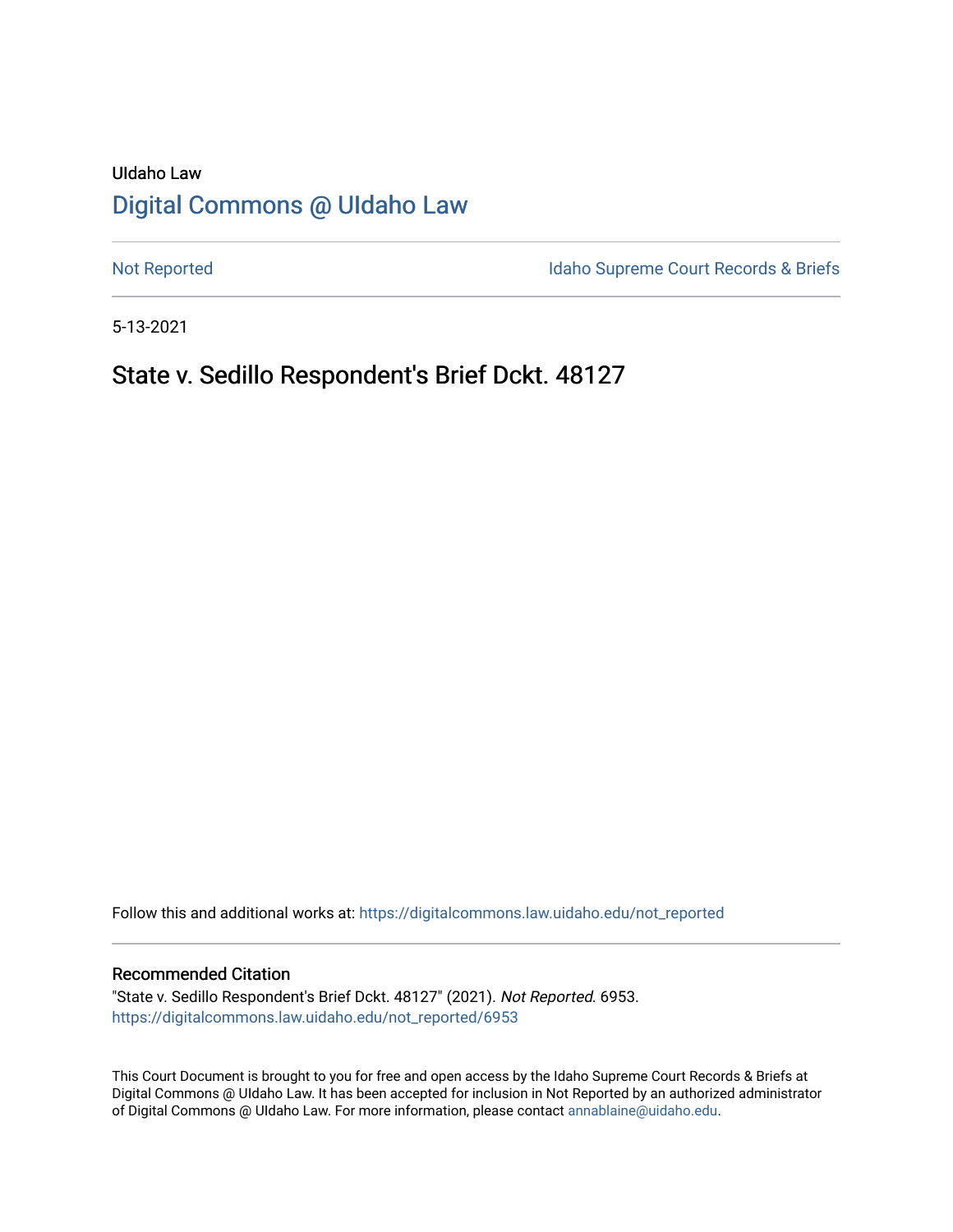Electronically Filed 5/13/2021 5:01 PM Idaho Supreme Court Melanie Gagnepain, Clerk of the Court By: Brad Thies, Deputy Clerk

LAWRENCE G. WASDEN Attorney General State of Idaho

COLLEEN D. ZAHN Deputy Attorney General Chief, Criminal Law Division

KENNETH K. JORGENSEN Deputy Attorney General P.O. Box 83720 Boise, Idaho 83720-0010 (208) 334-4534 Email: ecf@ag.idaho.gov

## IN THE SUPREME COURT OF THE STATE OF IDAHO

| STATE OF IDAHO,        |  |
|------------------------|--|
|                        |  |
| Plaintiff-Respondent,  |  |
|                        |  |
|                        |  |
| V.                     |  |
|                        |  |
|                        |  |
| JACKIE SHAYDE SEDILLO, |  |
|                        |  |
| Defendant-Appellant.   |  |
|                        |  |

NO. 48127-2020

daho County Case No. CR25-19-1671

RESPONDENT'S BRIEF

 Has Jackie Shayde Sedillo failed to show that the district court abused its discretion by sentencing him to thirty-three years, with eighteen years determinate for two counts of possession of stolen property, two counts of grand theft auto, one count of armed robbery, one count of eluding an officer, one count of unlawful possession of a firearm, and one count of exhibition of a deadly weapon?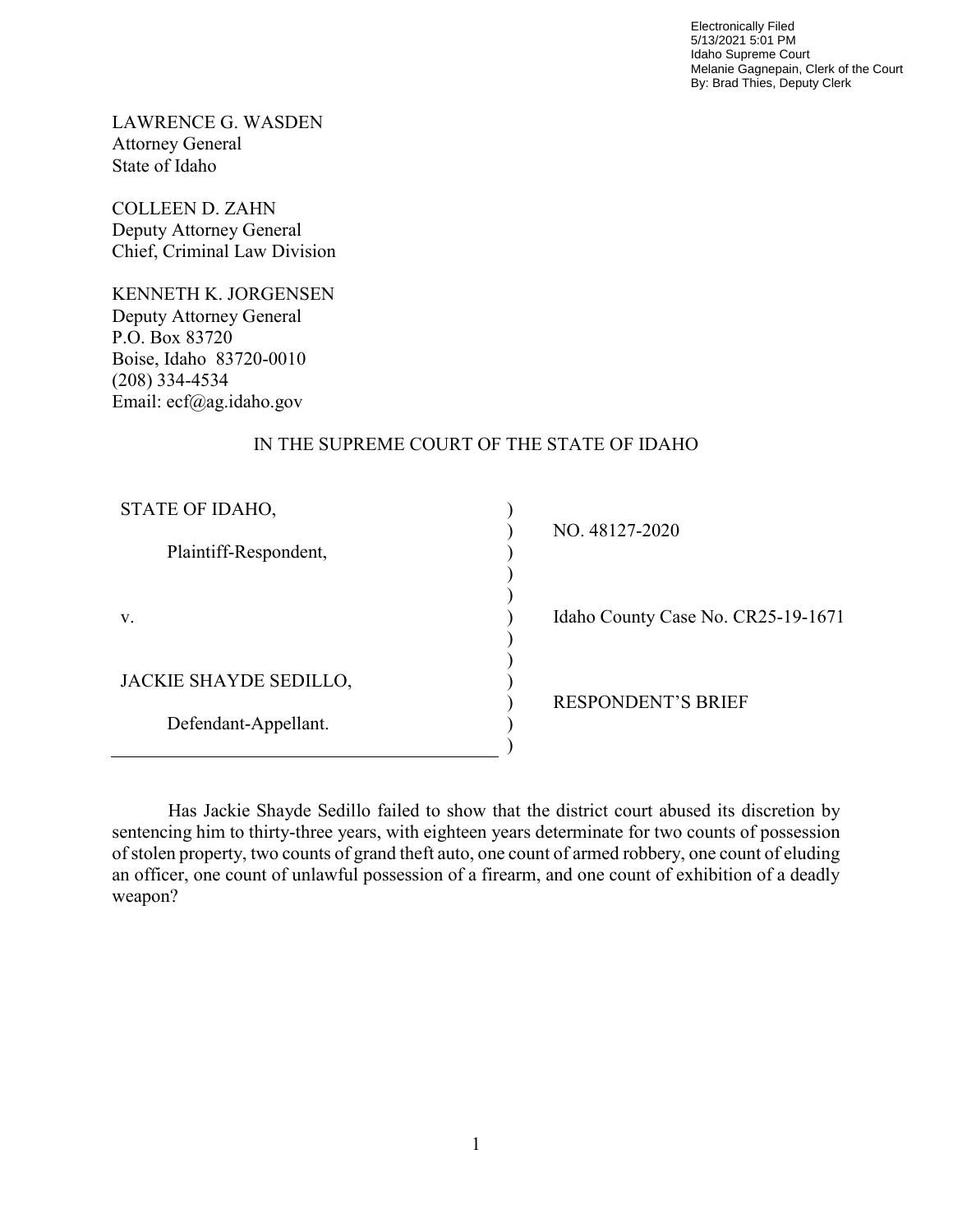#### ARGUMENT

#### Sedillo Has Failed To Show That The District Court Abused Its Discretion

#### A. Introduction

In September of 2019, Holly Ann Cedillo reported that her black Kia Sedona had been stolen, and that her debit card had been stolen and used twice at a Chevron gas station. (PSI, p. 2.) Authorities approached the Kia Sedona in the gas station parking lot and contacted Jackie Shayde Sedillo sitting in the front street. (PSI, p. 2.) When asked if he owned the vehicle, Sedillo said he did and pointed to the temporary tag in the back window. (PSI, p. 2.) Authorities advised Sedillo that the vehicle had been reported stolen, and asked if Sedillo had any weapons, as they noticed he had a black pistol near the center console. (PSI, p. 2.) Sedillo denied having a weapon, mumbled something, and put the Sedona in reverse. (PSI, p. 2.) Sedillo accelerated backward as an officer grabbed the steering wheel and attempted to stop Sedillo from leaving. (PSI, p. 2.) Sedillo dragged the officer thirty to forty feet before coming to a stop. (PSI, p. 2.) The officer released the steering wheel, and Sedillo sped off as authorities pursued. (PSI, p. 2.)

Sedillo drove down Highway 95 around 100 miles per hour as he passed other vehicles. (PSI, p. 2.) Sedillo entered Idaho County and outran authorities after they were unable to keep pace with Sedillo. (PSI, pp. 2-3.) A deputy stopped oncoming traffic and attempted to end the pursuit by parking his patrol vehicle in the northbound lane with his emergency lights activated. (PSI, p. 3.) Sedillo drove around the patrol vehicle and passed slower moving vehicles at speeds around 100 miles per hour. (PSI, p. 3.) Authorities then set up a spike strip to disable the Sedona, which later deflated the front passenger side tire after Sedillo drove through the spikes around eighty to 100 miles per hour. (PSI, p. 3.) One mile down the road, another deputy stopped approximately twenty vehicles of oncoming traffic as Sedillo approached their position. (PSI, p.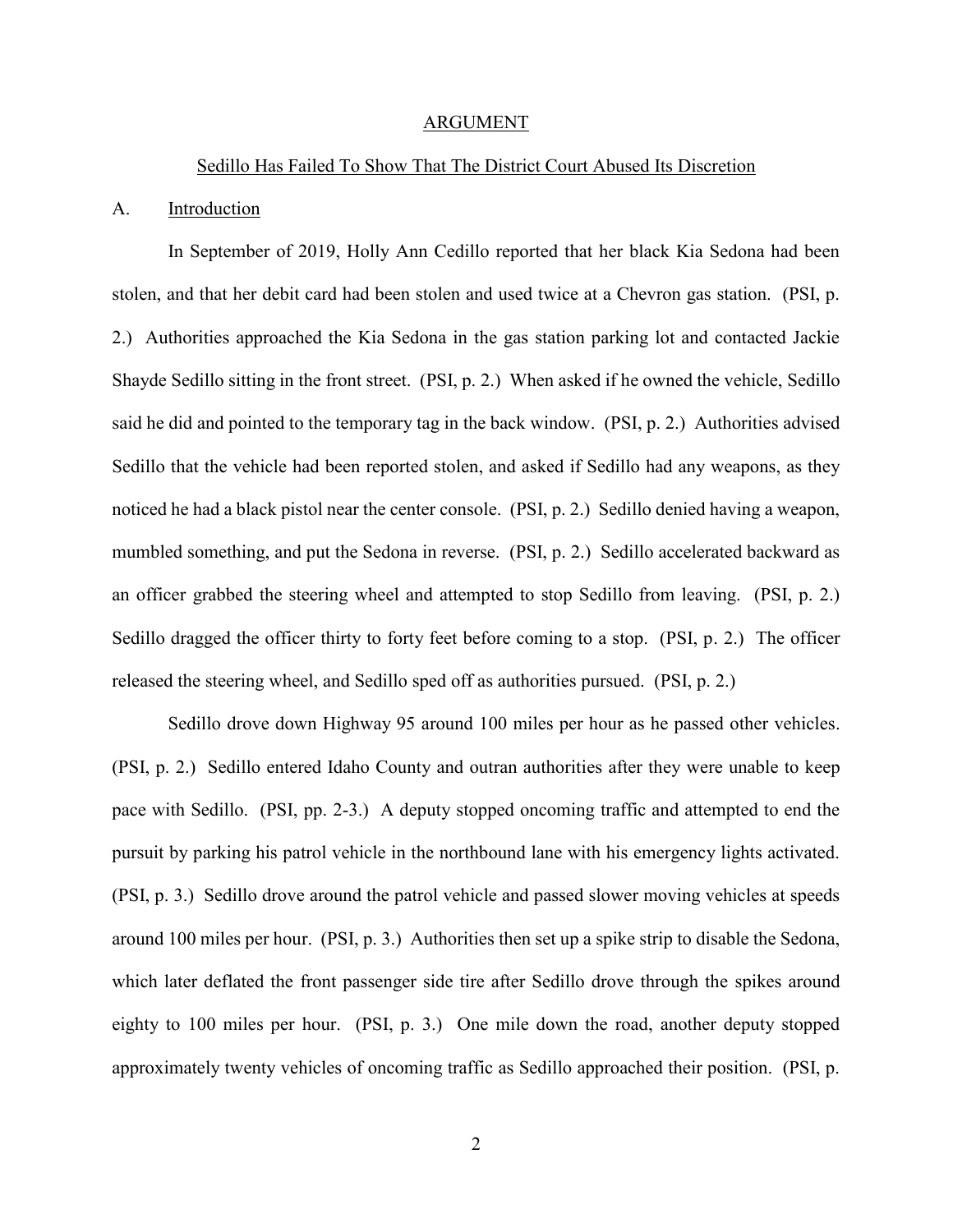3.) The damaged tire began to come apart as pieces were flying from the wheel, and Sedillo brought the Sedona to a halt. (PSI, p. 3.) Sedillo briefly exited the Sedona and ran to the front of the vehicle. (PSI, p. 3.) The deputy in the area drove past the Sedona, and Sedillo ran back into the roadway. (PSI, p. 3.) The deputy observed a black handgun in Sedillo's right hand as he ran directly towards a 2000 BMW being driven by Gary King. (PSI, p. 3.) Sedillo ran to the driver's door, pointing the handgun at Gary as he used his left hand to open the door. (PSI, p. 3.) Sedillo grabbed Gary by his shirt and removed him from the BMW, throwing Gary to the ground. (PSI, p. 3.) Sedillo entered the BMW and drove southbound on Highway 95, and responding officers collided with the Sedona, which then struck the on-scene deputy's patrol vehicle. (PSI, p. 3.)

Gary King suffered injuries to his left knee and chest, and was transported to a local hospital. (PSI, p. 4.) Witnesses of the events around the BMW theft reported that they heard a gunshot, but authorities were unable to locate a casing from the firearm. (PSI, p. 4.) George and Stephanie Pinque reported that Sedillo drove toward them and pointed a handgun at them, and that they were in fear for their lives. (PSI, p. 4.)

The pursuit continued until authorities were unable to locate the stolen BMW due to traffic congestion. (PSI, p. 4.) While authorities searched for Sedillo, Tyran Pain reported that his work truck had been stolen. (PSI, p. 4.) Tyran reported that he heard the backup alarm on the truck beeping, and as he looked out the back of the residence, he saw the truck driving away and Gary King's BMW left in the driveway. (PSI, p. 4.) Authorities observed a bullet hole in the center console and front passenger seat of the BMW, and later located Sedillo driving the stolen 2003 Ford F350. (PSI, p. 4.) Sedillo used Idaho County Roads to elude officers, and later left the roadway, driving across several fields and eventually abandoning the F350 in Cottonwood Creek Canyon. (PSI, p. 4.) Sedillo fled on foot, and avoided arrest by hiding in the canyon until the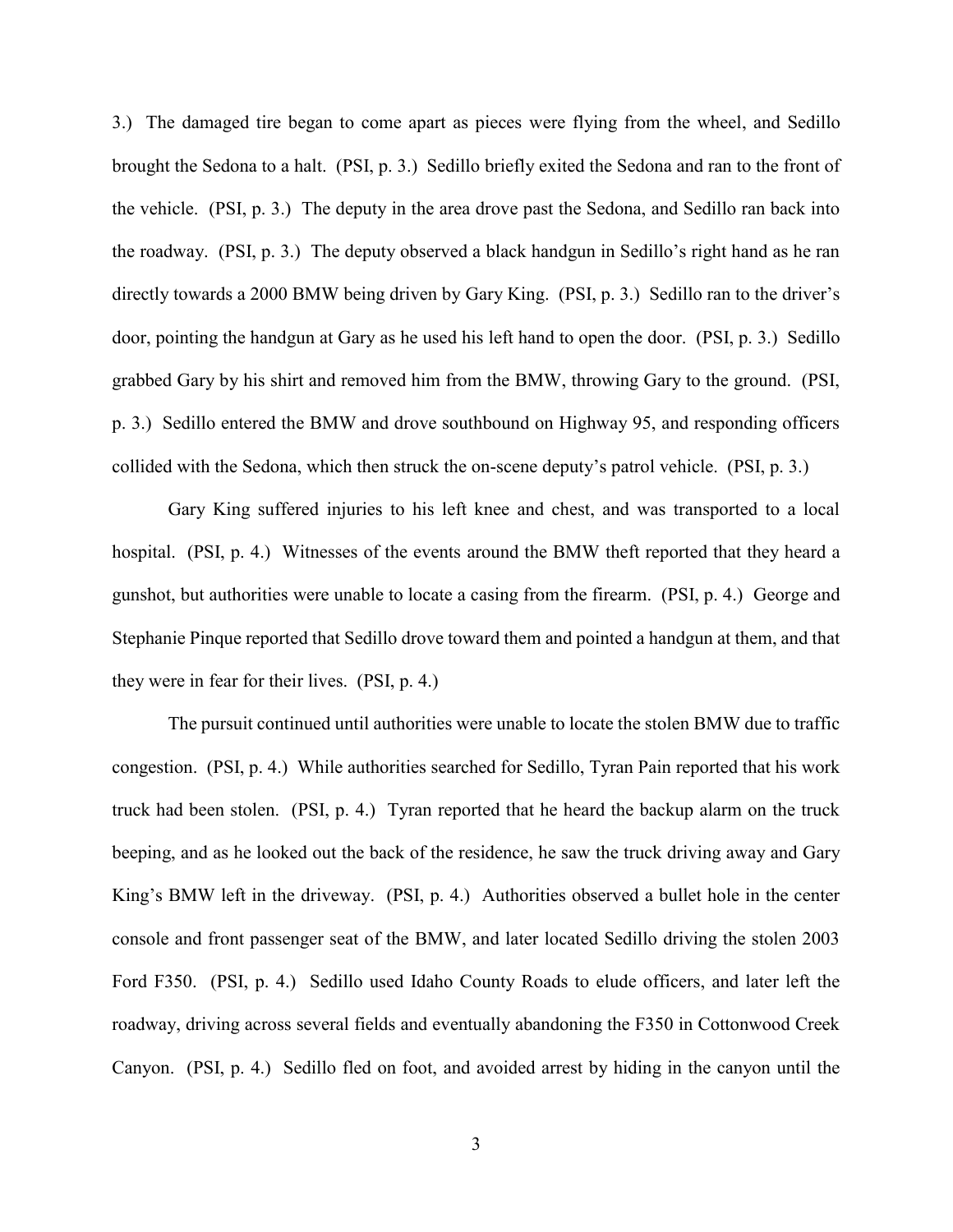following morning. (PSI, p. 4.) Holly Cedillo gave permission to search the Kia Sedona, and authorities located Sedillo's Idaho Identification Card and two financial transactions cards, along with driver's licenses belonging to Holly Cedillo and Tracene Janda, and one financial transaction card belonging to Angel Cedillo. (PSI, pp. 4-5.)

The state charged Sedillo with one count of possession of stolen property, two counts of grand theft auto, one count of armed robbery, one count of eluding an officer with a firearm enhancement, one count of felon in possession of a firearm, three counts of aggravated assault, two counts of burglary, three counts of possession of stolen property, one count of battery with intent to commit a serious felony, and a persistent violator enhancement. (R., pp. 69-74.) Sedillo pleaded guilty to two counts of possession of stolen property, two counts of grand theft auto, one count of armed robbery, one count of eluding an officer, one count of unlawful possession of a firearm, and one count of exhibition of a deadly weapon, amended from aggravated assault. (R., pp. 187-192.) The state filed a second amended information, and agreed to dismiss the remaining charges, including the persistent violator enhancement. (R., pp. 187-192, 200-203.)

For count one, possession of stolen property, the district court sentenced Sedillo to two years determinate. (R., p. 233.) For count two, grand theft auto, the district court sentenced Sedillo to two years determinate, to run consecutive to the sentence imposed in Count one. (R., p. 233.) For count three, grand theft auto, the district court sentenced Sedillo to two years determinate, to run consecutive to counts one and two. (R., pp. 233-234.) For count eight, amended from count twelve, possession of stolen property, the district court sentenced Sedillo to two years determinate, to run consecutive to counts one, two and three. (R., p. 234.) For count six, unlawful possession of a firearm, the district court sentenced Sedillo to two years determinate, to run concurrent to the sentences imposed in counts one, two, three, and eight. (R., p. 234.) For count five, eluding an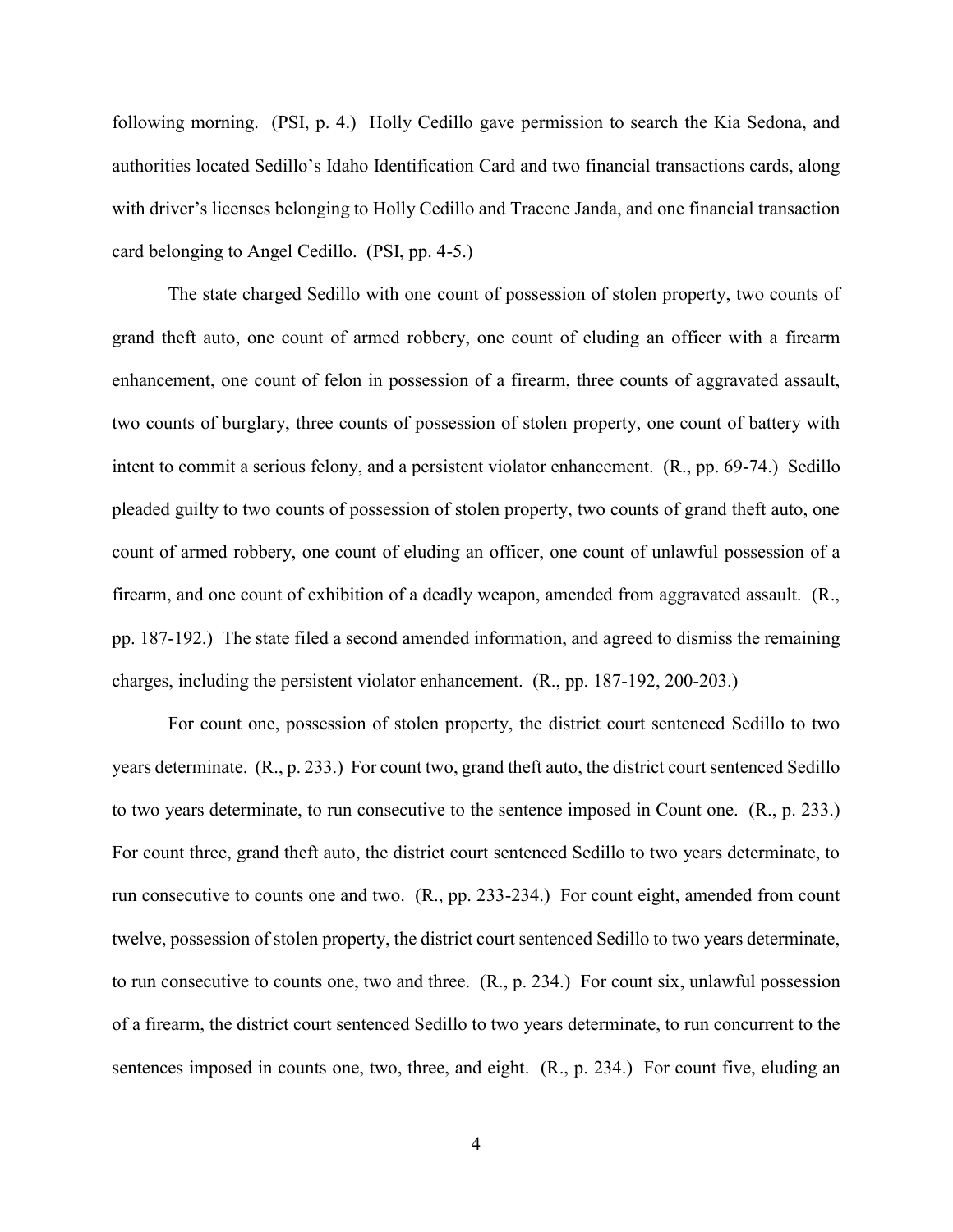officer, the district court sentenced Sedillo to five years determinate, to run consecutive to counts one, two, three and eight. (R., pp. 234-235.) For count four, armed robbery, the district court sentenced Sedillo to twenty years, with five years determinate, to run consecutive to counts one, two, three, five and eight. (R., p. 235.) For count seven, exhibition of a deadly weapon, the district court imposed six months in jail, with credit for time served since his arrest. (R., p. 235.) Sedillo filed a Rule 35 motion, which the district court denied, and then filed a timely appeal. (R., pp. 228-230, 238, 240-242.)

On appeal, Sedillo argues that "his sentence of thirty-three years, with eighteen fixed, is excessive and therefore an abuse of discretion." (Appellant's brief, p. 1.) Sedillo has failed to show that the district court abused its discretion by sentencing him to thirty-three years, with eighteen years determinate for two counts of possession of stolen property, two counts of grand theft auto, one count of armed robbery, one count of eluding an officer, one count of unlawful possession of a firearm, and one count of exhibition of a deadly weapon.

#### B. Standard Of Review

"Appellate review of a sentence is based on an abuse of discretion standard. Where a sentence is not illegal, the appellant has the burden to show that it is unreasonable and, thus, a clear abuse of discretion." State v. Schiermeier, 165 Idaho 447, 451, 447 P.3d 895, 899 (2019) (internal quotations and citations omitted). A sentence of confinement is reasonable if it appears at the time of sentencing that confinement is necessary to accomplish the primary objective of protecting society and to achieve any or all of the related goals of deterrence, rehabilitation, or retribution applicable to a given case. Id. at  $454$ ,  $447$  P.3d at  $902$ . "A sentence fixed within the limits prescribed by the statute will ordinarily not be considered an abuse of discretion." Id. (internal quotations omitted). "In deference to the trial judge, this Court will not substitute its view of a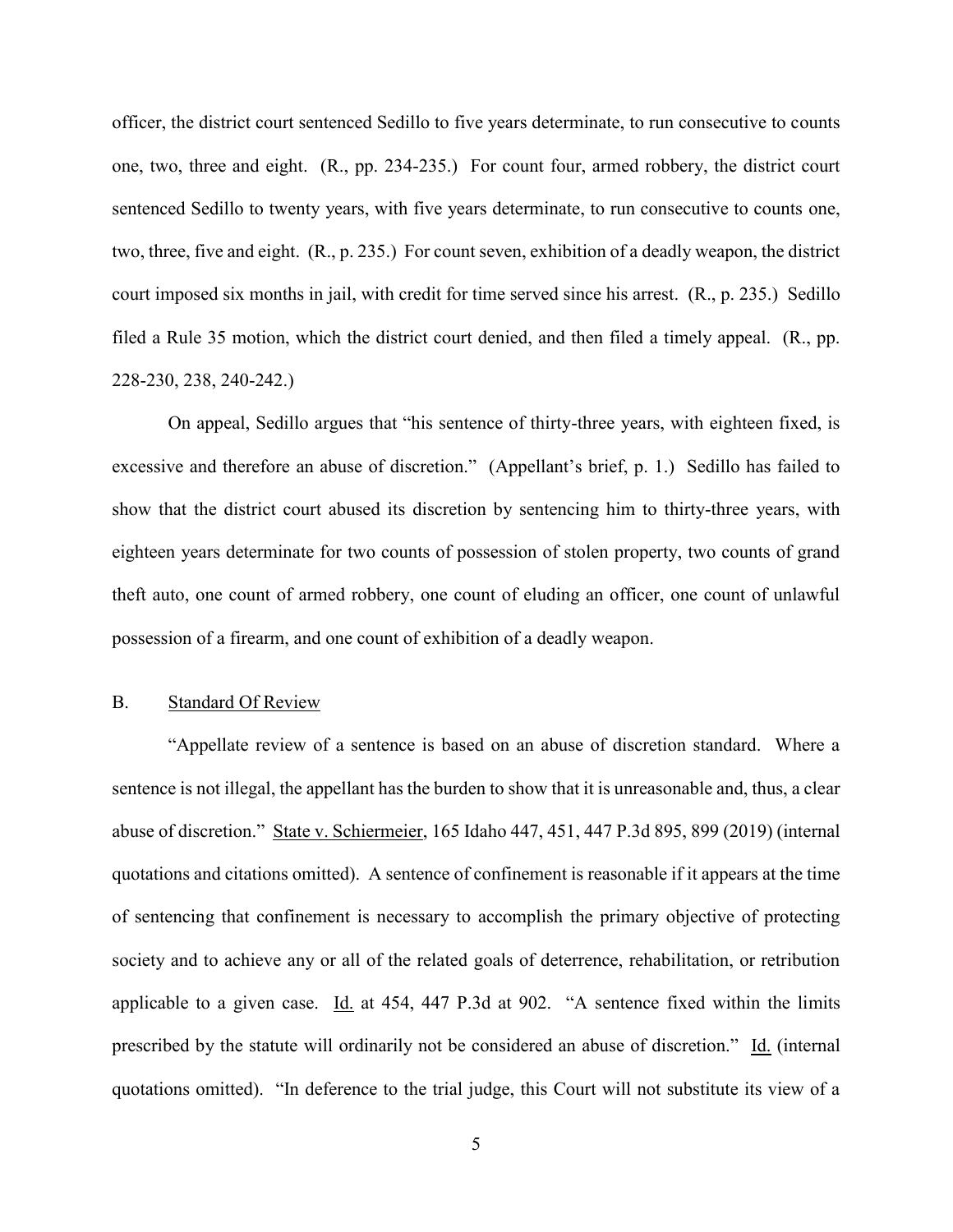reasonable sentence where reasonable minds might differ." State v. Matthews, 164 Idaho 605, 608, 434 P.3d 209, 212 (2019) (citation omitted).

#### C. Sedillo Has Shown No Abuse Of The District Court's Discretion

The record shows the district court perceived its discretion, employed the correct legal standards to the issue before it, and acted reasonably and within the scope of its discretion.

At the sentencing hearing, the district court acknowledged that it has "the power to send [Sedillo] to prison for the rest of [his] life and lock the door and [he'd] never have the opportunity to be out," but it was "not going to do that." (Tr., p. 101, Ls. 22-25.) The district court stated that prior judges have "tried probation, [Sedillo] violated [his] probation on a number of occasions, and sometimes committ [ed] further felony charges. They put [Sedillo] through the rider program," and "one of the consistent things that they tried to address are the controlled substance issues." (Tr., p. 102, Ls. 19-25.) The district court acknowledged that "in the past it's kind of been analysis of depression or anxiety and only recently really focused on the mania and the bipolar." (Tr., p. 103, Ls. 3-5.) But there does "come a time when the judge's goals of trying to rehabilitate somebody does have to take a back seat to the issue of protecting society from someone who is a proven risk and is capable of making some very poor decisions." (Tr., p. 108, Ls. 8-13.) The district court stated that "these sentences really required here is going to be one that more serves the goals of punishment and protecting society than those of rehabilitation and deterrence." (Tr., p. 103, L. 23 – p. 104, L. 1.) The district court stated that the defense recommendations for sentencing "would depreciate the seriousness of these various offenses," and that Sedillo has "taken [himself] far beyond the possibility of retained jurisdiction and a specialty court." (Tr., p. 104, Ls. 6-13.) The district court stated that Sedillo has "proven [himself] as a risk to society," and although "it may be somewhat less if the prescription medications that [Sedillo has] found and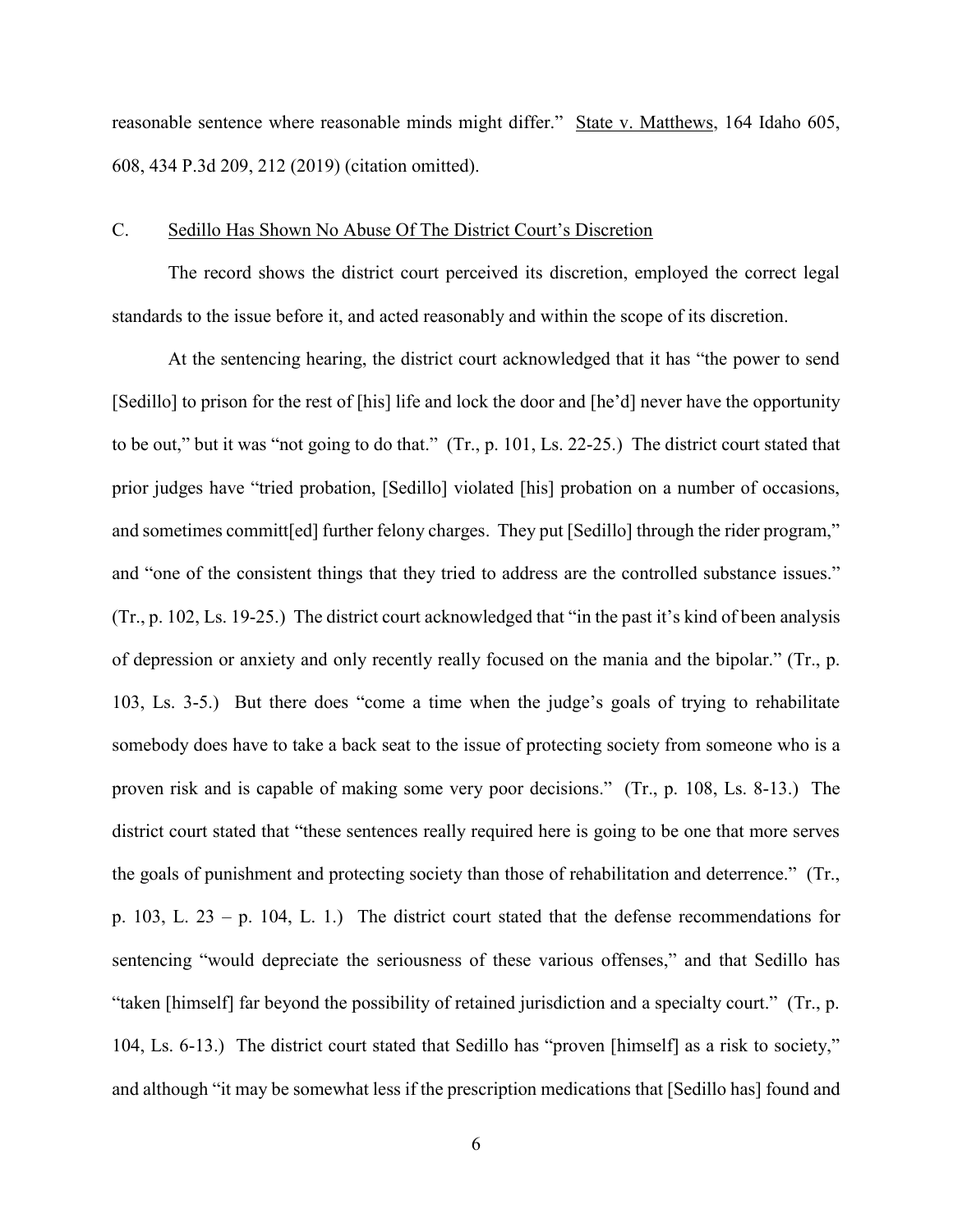[is] now utilizing and the latest diagnosis of [his] condition," the district court couldn't "conclude at this point in time that it's gone." (Tr., p. 105, Ls. 4-12.) The district court concluded that "punishment is certainly appropriate in this case given the number of offenses that [Sedillo] committed in this relatively short period of time, multiple and serious offenses." (Tr., p. 106, Ls. 19-23.)

Sedillo argues that the mitigating factors–age, mental health issues, substance abuse issues, acceptance of responsibility, remorse, employment opportunities, acceptance of responsibility and remorse–show an abuse of discretion. (Appellant's brief, pp. 6-8.) In 2015, Sedillo's LSI score was thirty two, placing him in the high risk to reoffend category. (PSI, p. 145.) His extensive criminal history consists of numerous felonies, and opportunities on probation and retained jurisdiction. (PSI, pp. 7-9, 132-137.) Following a period of retained jurisdiction, Sedillo was placed back on probation in two cases in January of 2019. (PSI, p. 9.) Sedillo then absconded supervision in August of 2019, and the state filed reports of probation violation. (PSI, p. 9.) The presentence investigator stated that Sedillo "has been given multiple opportunities to comply with conditions of community supervision, yet rather than embrace and take advantage of opportunities afforded to him, he has chosen not to conform." (PSI, p. 11.) The presentence investigator stated that Sedillo has "committed multiple new felonies, placing himself and the surrounding communities in extreme danger," and recommended that Sedillo "be sentenced to the physical custody of the Idaho Department of Correction." (PSI, p. 12.)

The instant offenses placed the community at risk, and victimized numerous people. The sentences imposed provide proper protection to society, and appropriate punishment for the serious crimes committed against multiple people. The sentence provides proper deterrence to Sedillo and other possible offenders, and a lesser sentence would depreciate the seriousness of the instant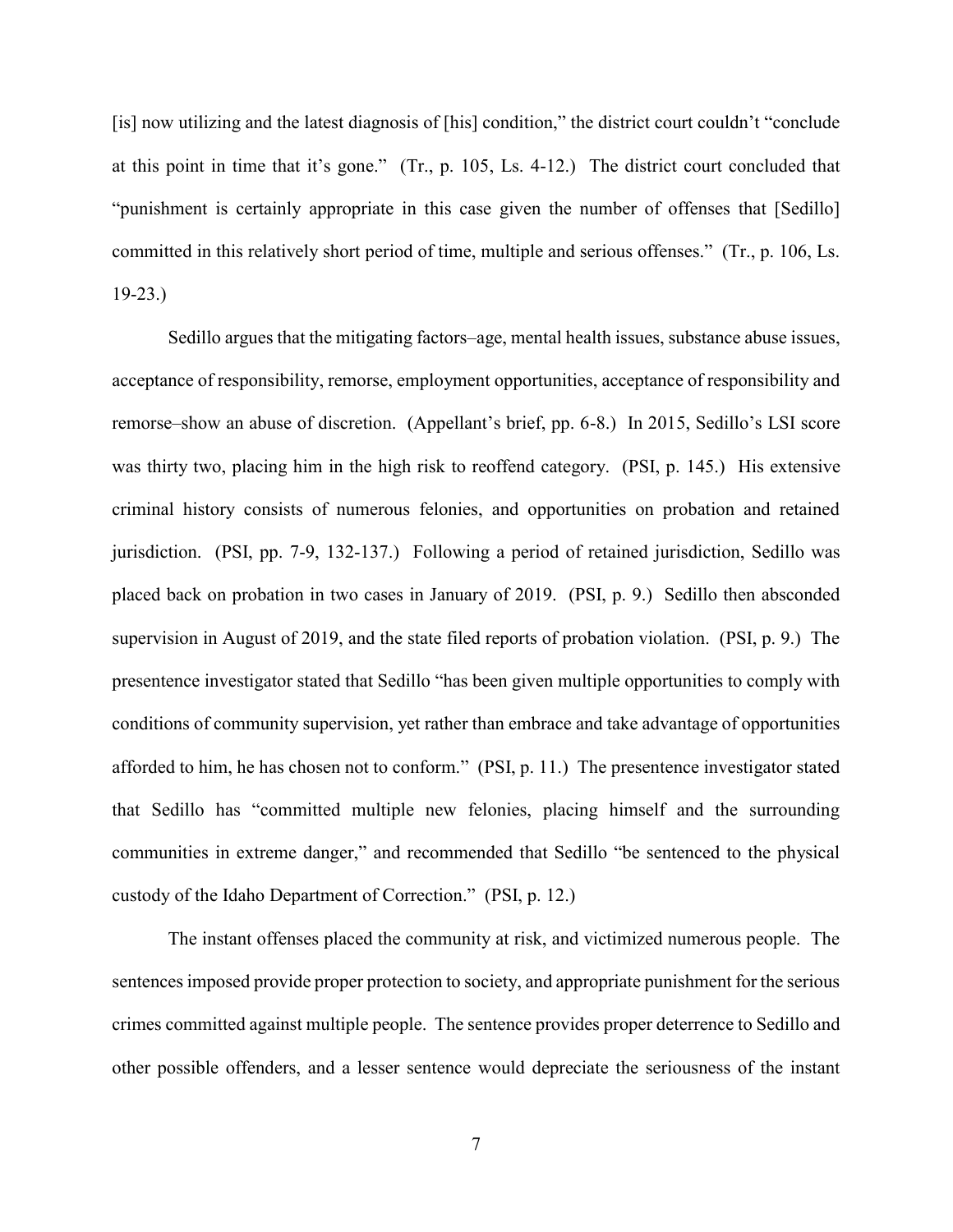offense. Sedillo has failed to show that the district court abused its discretion by sentencing him to thirty-three years, with eighteen years determinate for two counts of possession of stolen property, two counts of grand theft auto, one count of armed robbery, one count of eluding an officer, one count of unlawful possession of a firearm, and one count of exhibition of a deadly weapon.

### **CONCLUSION**

 The state respectfully requests this Court to affirm the judgment of the district court. DATED this 13th day of May, 2021.

> /s/ Kenneth K. Jorgensen\_\_\_\_ KENNETH K. JORGENSEN Deputy Attorney General

 ZACHARI S. HALLETT Paralegal